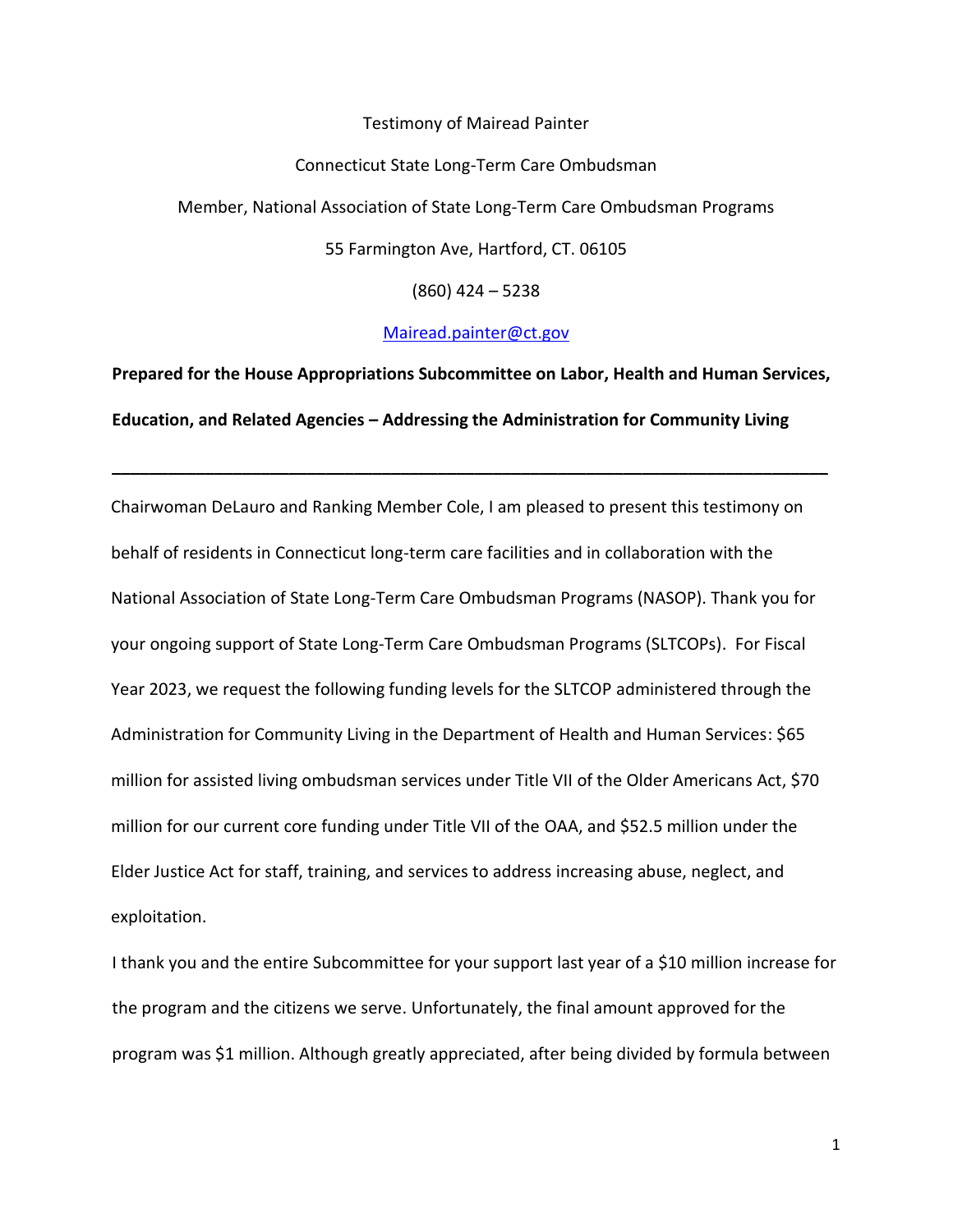all the states and territories, most states did not receive enough to hire the permanent staff needed to meet current demands in all settings.

Additionally, there is a growing number of older adults nationwide who currently or may soon require long-term services and supports (LTSS) and who need our advocacy assistance. The requested stable funding for permanent staff and training would enable ombudsman programs to support individuals recovering from the pandemic, to meet the significant increase in the demand for our services and support the growing number of older adults nationwide.

This staff is crucial to our ability to continue the important work that we do and achieve our mission of protecting the health, safety, welfare, and rights of some of our nation's most vulnerable citizens. In addition to the work related to our mission, our programs support residents still at risk of Covid, the thousands recovering from the trauma they endured, and we also address the care concerns due to the staffing shortages.

Over the past three years long-term care residents have faced a pandemic that targeted older persons in particular, caused drastic infection control measures resulting in their isolation and extreme disconnection from family, friends, and peers. There was an extreme loss of access, oversight, and accountability. For almost two years restrictions prevented family, friends, and long-term care ombudsmen from having regular access to residents. Restrictions also paused normal state and federal surveys that ensure the quality of care and complaint investigation. Our offices have received thousands of calls reporting the impact that these restrictions have had, and the calls continue today as residents and family members report serious staffing and care concerns.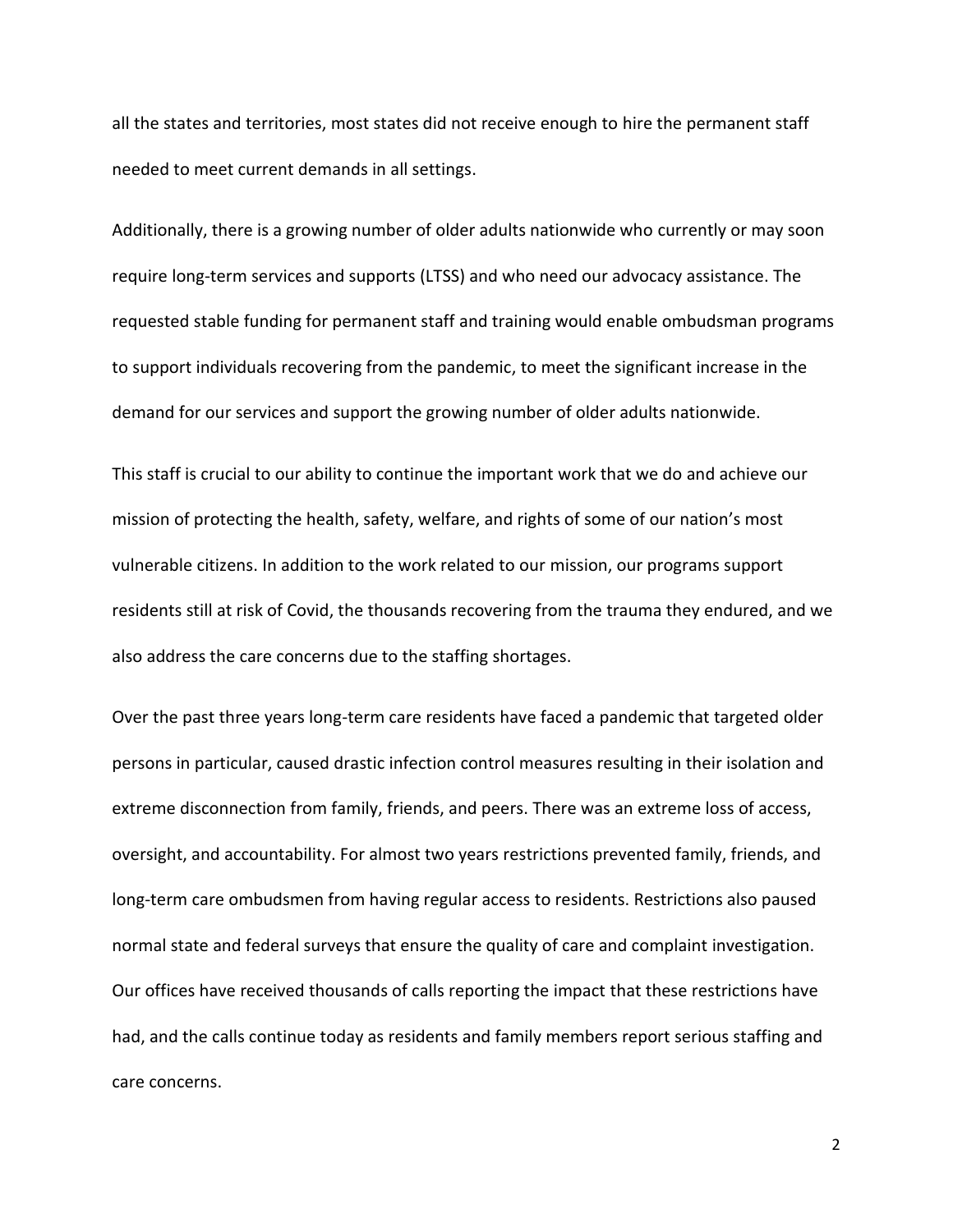Across the country we have seen an increase in complaints related to significant staffing shortages causing an impact to residents' quality of life and general overall care. This comes at a time when residents are trying to recover from the trauma and the unintended consequences of isolation that for many resulted in weight loss, failure to thrive, incontinence, and overall general decline. Residents need access to ombudsman intervention now more than ever.

Historically, SLTCOP representatives included paid staff and, in some states, large numbers of volunteers who worked as the residents' advocates. They investigated and resolved complaints to the resident's satisfaction and protected their health, welfare, and rights, while maximizing the individual's participation in all decisions to ensure they receive person-centered care. However, the pandemic exacted an incredible impact on our programs and our ability to respond to complaints. To resolve complaints at the height of the pandemic we developed remote outreach, education, trainings, trauma response, and expanded technology to reach residents.

Due to the risks, many SLTCOPs were decimated, losing significant numbers of paid staff and volunteers. By the end of FY 2020, nationwide, the program had 1,700 paid staff and approximately 5,100 volunteer representatives. This was a significant drop in volunteers from FY 2019 and we anticipate that FY 2021 data will reveal another significant loss in volunteers. Our current numbers are not sufficient to provide a regular presence in the 14,000+ nursing homes and thousands of other community facilities nationwide. Ombudsmen must have the funding necessary to rebuild their programs and hire the replacement staff needed to meet current demand and respond to the decrease in volunteerism.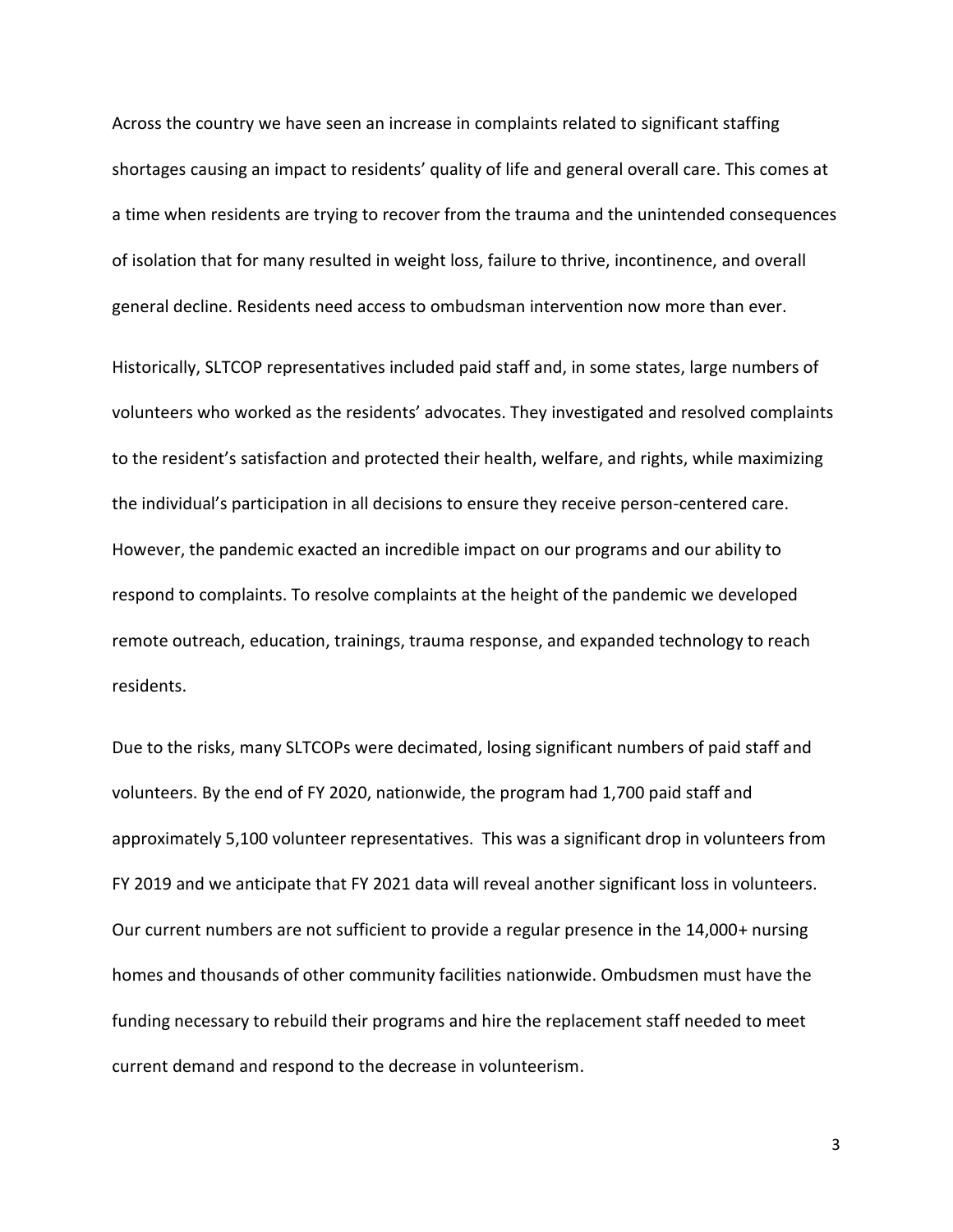The SLTCOPs greatly appreciated the additional COVID recovery funding, but we also need stable annual funding to secure our ability to respond appropriately to complaints, protect residents' rights and ensure that they are treated as individuals with autonomy, choice, independence, and access to quality health care. Older adults and their family members want to be informed of their rights and afforded protections necessary to living a high-quality life. The funding you provide to SLTCOPs ensures the voices of residents are heard, their rights are protected, and that they have access to appropriate services in response to the pandemic and beyond.

In Connecticut, we desperately need a volunteer coordinator, as do many programs across the country that rely on volunteers to support large portions of their work. Last year, with 8 Regional Ombudsmen, 3 support staff and about 4 active volunteers, the Connecticut program responded to 4,487 complaints; that is about equal to the height of the pandemic, and we do not see things returning to pervious levels. This significant increase was sparked by the pandemic; however complaints were increasing as this portion of the population has grown.

In addition to nursing homes, as in most states the Connecticut Ombudsman program represents residents in other settings. These are settings such as assisted living facilities, where ombudsman programs have mandates to serve the residents, but were not provided regular annual funding to hire the staff that is necessary to provide appropriate protections and outreach. Specific assisted living as well as home and community-based services (HCBS) ombudsman funding is acutely needed due to the growth in these settings and the associated increased in demand for our services.